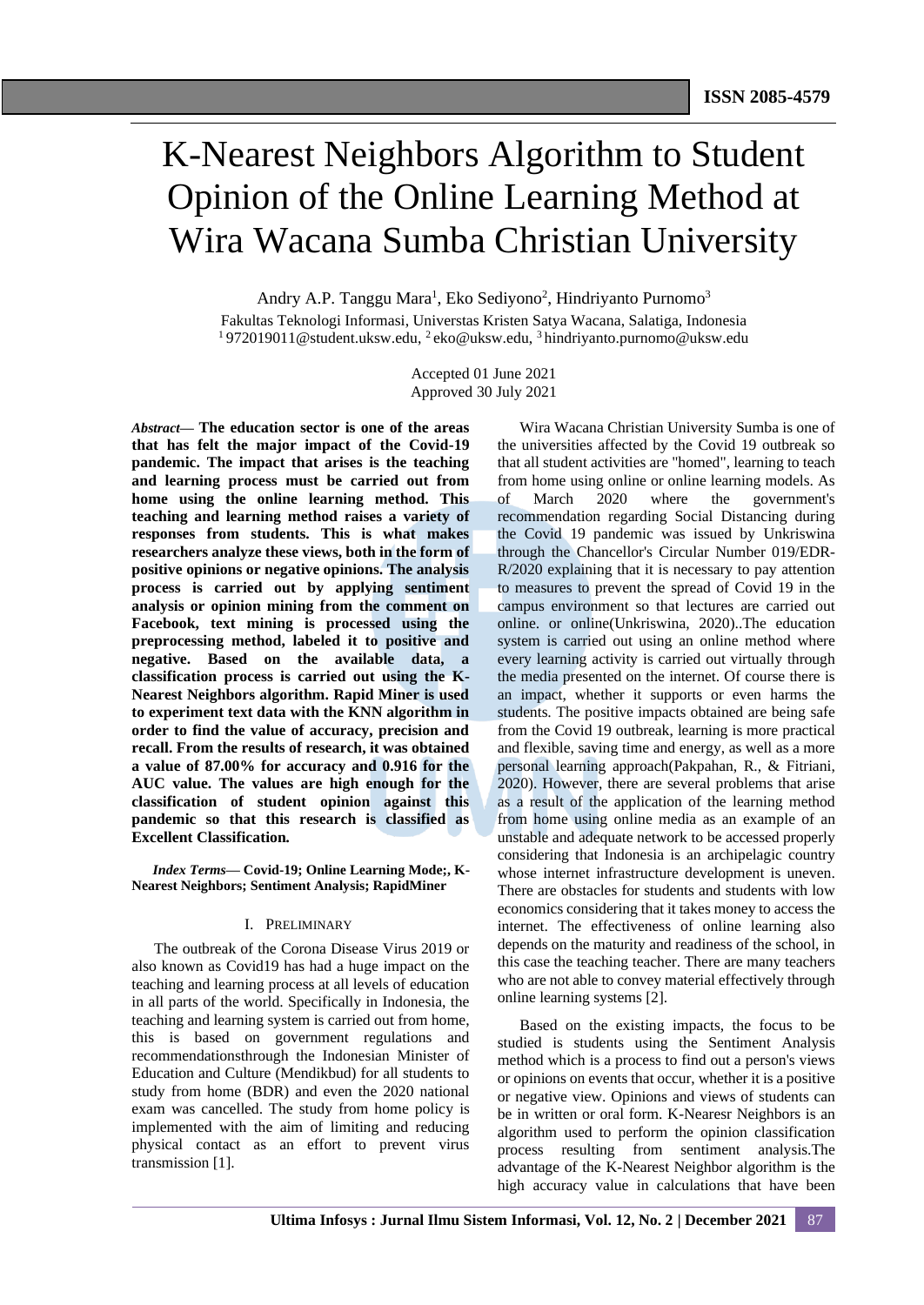proven and have been applied in applications [3].The aim is to classify student opinions in the form of positive and negative opinions and the accuracy value will be calculated using the K-NN algorithm approach. The results can be used as evaluation material regarding online learning models during the pandemic.

Previous research related to the classification of sentiment analysis is classification of wikipedia articles by Hardiyanto and Rahutomo (2016). The Indonesian Wikipedia article classification is intended for the classification of articles on the Indonesian Wikipedia website in text form by using a text pre-processing model and then forwarded by TF-IDF weighting. Based on this weighting, the articles in the Indonesian Wikipedia are classified using the K-Nearest Neighbor Algorithm. The results of the manual test show the accuracy of the truth with a value of 60% [4]. Comparison with this research is the classification process which is carried out manually without the help of classification tools or tools.

The research of Siti Ernawati and Risa Wati in 2018, The application of the K-Nearest Neighbors algorithm in the sentiment analysis of travel agent reviews shows the following: processing 100 positive and negative review data with the K-Nearest Neighbor (K-NN) algorithm related to sentiment. Experiments and results show that by using the K-Nearest Neighbor (K-NN) algorithm, it achieves high accuracy results and is classified as the best accuracy value of 87.00% and the AUC point of 0.916[5]. There are several things that are lacking from this research, namely the KNN algorithm is applied theoretically while the formulation or algorithm equation in finding distance or proximity data as a classification process is not applied.

Research related to the use of online learning models conducted by Toni Limbong (2020) shows the following: as an effort to support the Government's decision regarding the spread of the Corona Virus, the Catholic University of Santo Thomas Medan applies an online or online-based learning model. The researcher applied the Multi Attribute Utility Theory Method to a case study of the effectiveness of online learning using the Zoom and Edmodo applications at the Faculty of Computer Science, Santo Thomas Catholic University, Medan and obtained objective results with the assessment of Theory (0.88) as the highest assessment, followed by Theory and Practicum courses (0.70) , Practicum courses (0.42) and Field courses (0.20). The conclusion that the researcher obtained and became a reference for the decision if the university leadership would make an online or online exam policy, then the form of questions and the nature of the exam were in the form of theory, such as: multiple choice, essay and also analysis [6]. This study uses pseudocode and a combination of opinions so that the conclusions generated are solely the views of the researchers.

Some of the basic things that will be used in this research are the application of sentiment analysis and the K-Nearest Neighbors algorithm as a method for classifying Unkriswina students' views on the use of online learning during the Lock Down period due to the Corona Virus outbreak. The application of pseudocode or distance and proximity calculation algorithms as part of the classification process will be applied. Of course, the main target is how to find out the views of students while participating in online learning, which of course their views vary so that they need to be classified and separated positive opinions and negative opinions.

#### II. RESEARCH MATERIALS AND METHODS

#### *A. Sentiment Analysis*

Sentiment analysis or also called opinion mining is a computational or computational study in finding and identifying opinions, attitudes, emotions, sentiments, evaluations, subjectivity, judgments contained in a text. Sentiment analysis is intended to find the percentage value of positive labeled sentiment and negative labeled sentiment towards a person, object or in a certain condition. Sentiment analysis has 3 values that are generally used, namely: positive sentiment, negative sentiment and neutral sentiment [7].

The steps of sentiment classification analysis of text-mining data or text data are as follows: 1). Initial stage: Collecting datasets such as public opinion, ratings of restaurants or products and others. 2). Preprocessing: stages in text-mining to convert raw data into important information where the stages include: Tokenization, Stopwords Removal, and Stemming. 3). Transformation: Weighted text data. 4). Feature Selection: The stage of limiting and reducing data that is not needed. 5). Classification: Classification stages such as: Naive Bayes, K-Nearest Neighbor, Support Vector Machine and others. 6). Interpretation/Evaluation: The evaluation stage is to calculate the accuracy value and the Area Under the Curve value[8].

## *B. K-Nearest Neighbors*

In the book Data Mining Algorithm, Kusrini explains that the K-Nearest Neighbors Algorithm is an approach to finding cases by calculating the proximity between a new case and an old case through a weight matching process from a number of available features [9]. In another view, it is stated that K-Nearest Neighbors is an algorithm for classifying objects based on the data that is closest to the object. Data is illustrated in many dimensional spaces, where each dimension reflects a feature of the object. Accurate k values for this algorithm depend on data with high k values [10].

The main purpose of this algorithm is to classify an object based on the attributes and training sample. The K-NN model applies a classification that refers to the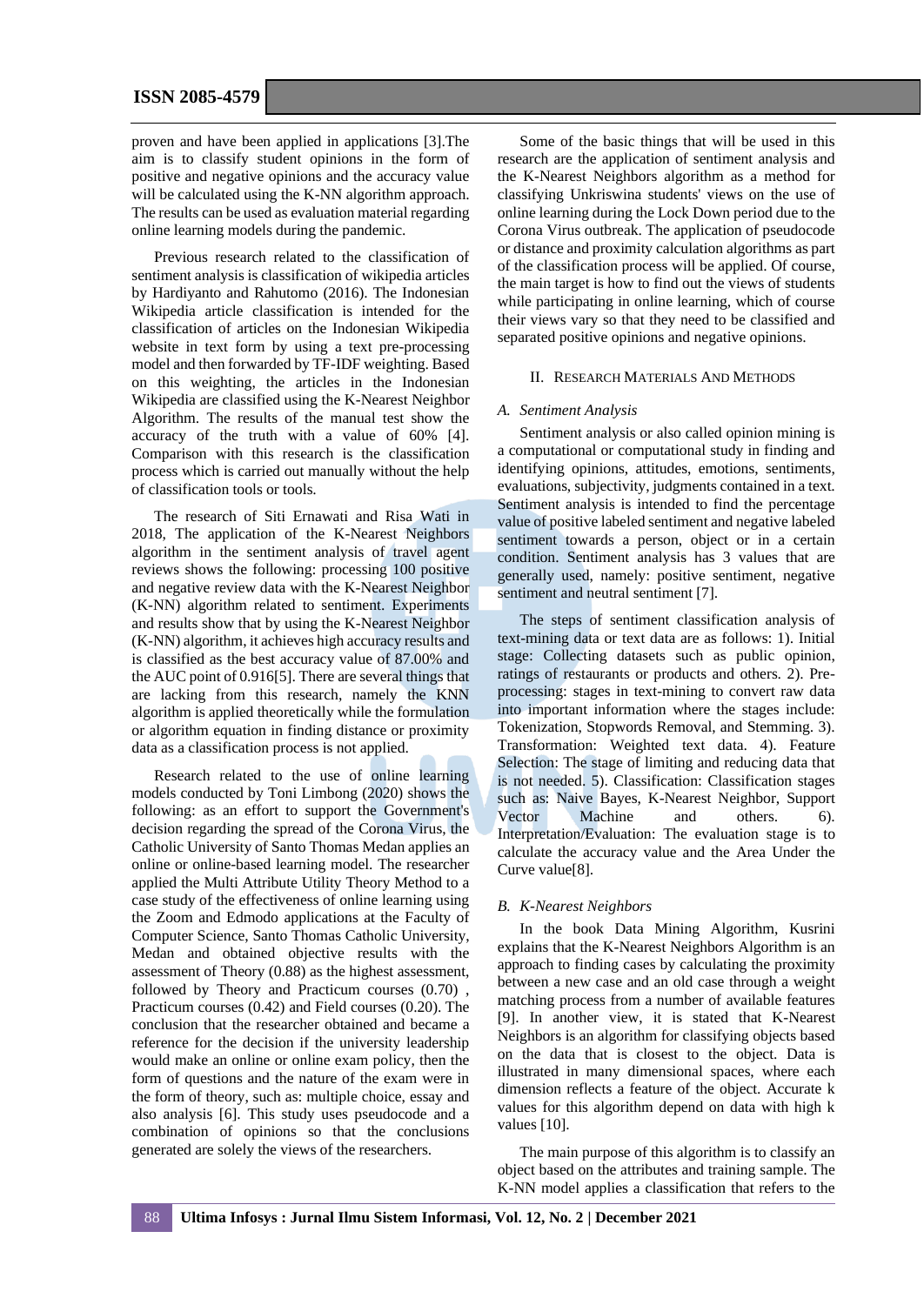proximity of the points of existing objects as the approximate value of the new sample [11].

The method used is by observing the discussion and comment forms in the Facebook group which is then used as a dataset to be processed as research subjects. The stages of the research are as follows:



Figure 1, are the stages applied in this study with the following explanation.

#### *C. Collection of Data Sets*

The first stage is collecting data by creating a Facebook group account consisting of active Unkriswina students and providing space to answer questions related to online learning in the midst of the Covid 19 pandemic. The data in question are opinions or views from Wira Wacana Sumba Christian University students as targets. study. The data obtained is still in the form of a collection of opinions so that it must be processed first into a dataset.

## *D. Initial Data Processing*

The data sample used for training is as much as 200 data. At the initial processing of data through preprocessing as follows:

*i. Case Folding*

*Case Folding* is the process of converting all letters of text data to lowercase.

*ii. Tokenization*

*Tokenization* is the stage of separating words, phrases, punctuation marks or symbols.

*iii. Stopword Removal*

Then next is the process of eliminating the stopword list which is a list of connecting words between sentences.

*iv. Stemming*

*Stemming* aims to change or replace tokens that have affixes into basic words. For example, the word remove is changed to replace [12].

## *E. Modeling*

Experiments in processing text data in this study using RapidMiner 8.2. The training data used are opinions Unkriswina Sumba students obtained from Facebook Social Media and grouped into 2 parts, namely: positive opinions and negative opinions.

## *F. Sentiment Classification*

K-Nearest Neighbors is a classification method used in this research. Equation 2 below is an equation to calculate the proximity between two cases:

$$
\text{Similarity}(T, S) = \frac{\sum_{i=1}^{n} f(T, S) * w}{w} \tag{1}
$$

Information:

- T : New Object
- S : Old Object
- n : Number of Attributes On Each Object
- i : Individual Attribute 1 Until N
- f : Function Similar Attribute I between T and S
- w : i-th Attribute Weight

Generally, Similarity is at a value between 0 to 1, a value of 0 is that the two objects are absolutely not similar, while a value of 1 indicates that the object is similar to absolute [13].

## *G. Validation and Evaluation*

The validation stage is carried out by applying 10 fold-cross validation. The validation process has two sub-processes, namely: training set and testing set. The training data sub-process is intended to be used in RapidMiner modeling which will then be tested. The evaluation or testing of the results of the K-NN classification uses the Confusion Matrix.

TABLE 1. CONFUSION MATRIX

| <b>PREDICTION</b> |                 |                 |                 |
|-------------------|-----------------|-----------------|-----------------|
|                   |                 | <b>POSITIVE</b> | <b>NEGATIVE</b> |
|                   | <b>POSITIVE</b> | TP              | FN              |
| <b>CURRENT</b>    | <b>NEGATIVE</b> | FP              | TN              |

Source: (Han, Kamber, & Pei, 2012)

- *i.* TP (True Positive): The positive value obtained corresponds to the actual value.
- *ii.* TN (True Negative): The negative value obtained corresponds to the actual value.
- *iii.* FP (False Positive): Positive value but does not match the actual value.
- *iv.* FN (False Negative): Negative value but does not match the actual value.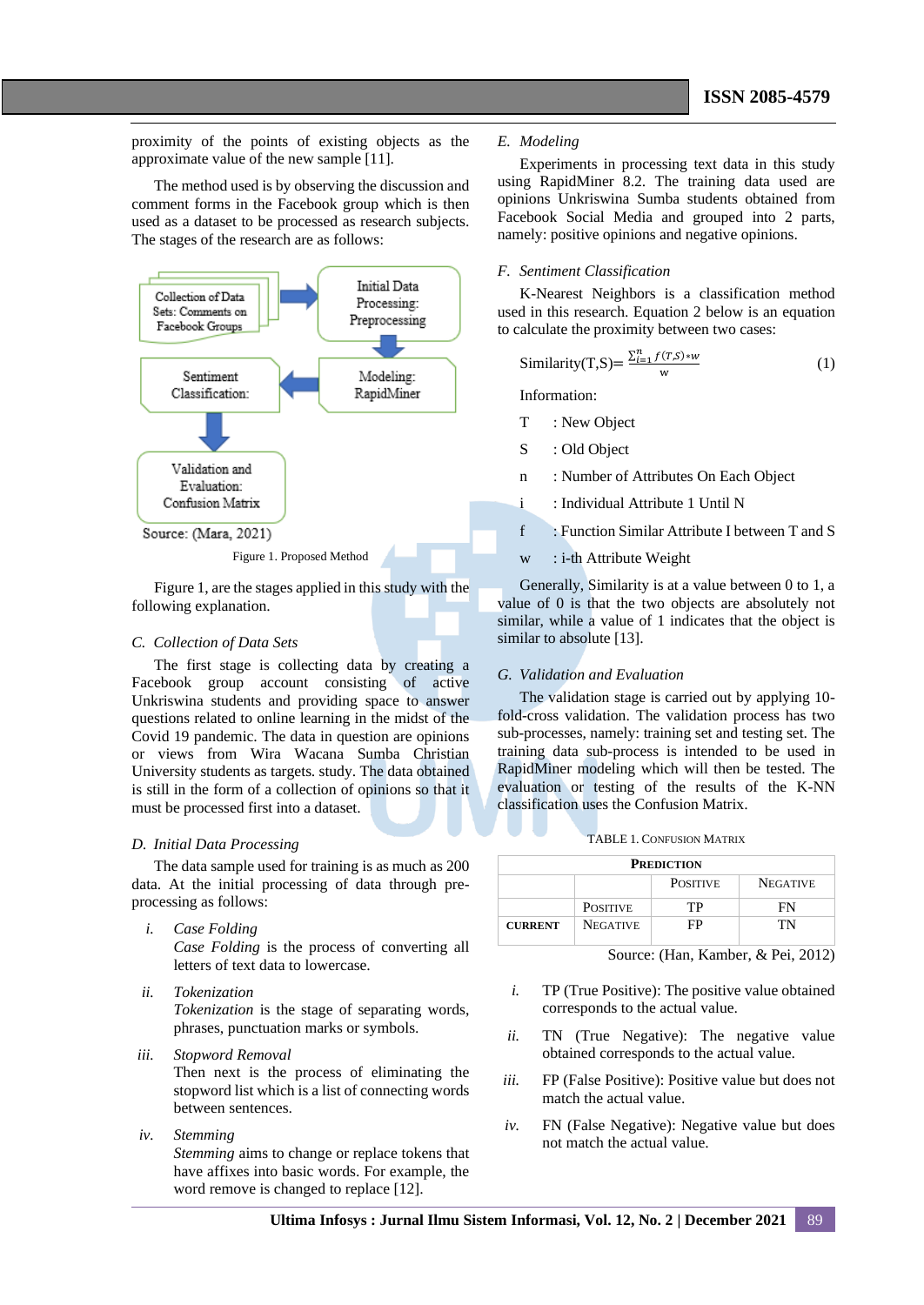#### III. RESULT AND DISCUSSION

The data is obtained from the comments in the Facebook group discussion form: [https://www.Facebook.com/groups/465615134612746](https://www.facebook.com/groups/465615134612746) with more than 200 respondents and 291 comment data. The data were then given positive and negative labels so as to produce 200 comment data, these labeled data were used as research datasets. Rapidminer version 8.2 is used with the aim of obtaining a model that suits research needs.

### *A. Opinion Document Collection*

The Opinion Document used is the result of collecting the opinions of Unkriswina students, as many as 200 opinion documents consisting of 26 positive opinions and 174 negative opinions. These 200 positive and negative opinion data are used as training documents and there are 50 testing documents.

TABLE 2. OPINION DOCUMENTS

| No. | Student  | Training | Opinion |
|-----|----------|----------|---------|
|     | Opinion  | Opinion  | Testing |
|     | Positive | 25       |         |
|     | Negative | 175      |         |
|     | Total    | 200      | 50      |

The Opinion Document in table 1 will be processed with the Prepoccessing approach and the application of opinion classification by prioritizing the data normalization stage.

|  |  | TABLE 3. OPINION DOCUMENTS BEFORE PRE-PROCESSING |  |  |  |
|--|--|--------------------------------------------------|--|--|--|
|--|--|--------------------------------------------------|--|--|--|

| No.            | <b>Opinion Document</b>                                                                                                                                                                                           |
|----------------|-------------------------------------------------------------------------------------------------------------------------------------------------------------------------------------------------------------------|
| 1              | Studying from home can be while playing with<br>friends                                                                                                                                                           |
| $\overline{c}$ | Online learning is not at all good, I mostly don't<br>understand                                                                                                                                                  |
| 3              | BASICALLY if this online learning model is<br>implemented seriously by the lecturer and we<br>are STUDENTS I think everything will be<br>fine $\circledcirc$ and we also get SCIENCE with<br><b>EFFECTIVE !!!</b> |
| $\overline{4}$ | Online lectures are very inconvenient, costs a<br>lot to buy packages, the network is so unstable<br>here                                                                                                         |
| 5              | I don't have a cellphone let alone a laptop,<br>online lectures for me have to find more money<br>to buy a cellphone                                                                                              |
| 6              | More of us are required to learn on our own<br>actually                                                                                                                                                           |
| 7              | The lectures are ok but I don't know the<br>lecturers and friends in class, I can only see<br>they have photos                                                                                                    |
| 8              | Online lectures but if there is no internet is the<br>same as lying, it is difficult.                                                                                                                             |
| 9              | Most of the lecturers teach not clear, suddenly<br>give assignments. Few materials are taught, a<br>myriad of tasks are given                                                                                     |
| 10             | I don't concentrate when studying online, not to<br>mention if the network has been disrupted, it's<br>already bad                                                                                                |

Table 3 is the initial opinion documents on training data that have not been preprocessed. The following is a preprocessing stage with a case folding, tokenizing, stopword removal approach in opinion documents in table 3.

## *B. Pre-processing Comment Data*

Before the dataset is classified using the K-Nearest Neighbors method, as an initial stage, pre-processing will be carried out as follows:

| <b>TABLE 4. PREPROCESSING STUDENT OPINIONS</b> |  |
|------------------------------------------------|--|
|------------------------------------------------|--|

| No. | <b>Student Opinion</b>                            |
|-----|---------------------------------------------------|
| 1   | study from home while playing with friends        |
| 2   | online learning is not good I don't understand    |
| 3   | the basic online learning model is applied        |
|     | seriously by lecturers and students, all will be  |
|     | good and get effective knowledge                  |
| 4   | online college is a hassle to buy an unstable     |
|     | network package                                   |
| 5   | I don't have a laptop, I have to find money to    |
|     | buy a cellphone                                   |
| 6   | we need to learn on our own                       |
| 7   | college is ok, don't know the lecturers, friends, |
|     | see their photos foto                             |
| 8   | online college no internet is the same as a lie   |
| 9   | The teaching lecturer is not clear, suddenly      |
|     | gives material assignments, a little teaching     |
|     | warehouse assignments                             |
| 10  | lack of concentration online lectures, network,   |
|     | severe interference                               |

Next is the determination of the frequency term in the training data resulting from the preprocessing approach, as shown in table 5 below:

|  |  |  | <b>TABLE 5. TERM FREQUENCY OF TRAINING DATA</b> |  |  |  |
|--|--|--|-------------------------------------------------|--|--|--|
|--|--|--|-------------------------------------------------|--|--|--|

| No.            | term       | Id_document    | Amount         |
|----------------|------------|----------------|----------------|
| 1              | studying   | 1              | 2              |
|                | from       | 1              | 1              |
| $\frac{2}{3}$  | House      | 1              | 1              |
| $\overline{4}$ | while      | 1              | 1              |
| 5              | play       | 1              | 1              |
| 6              | friend     | 1              | 1              |
| 7              | study      | 2              | 1              |
| 8              | on line    | $\overline{c}$ | $\overline{c}$ |
| 9              | no         | 2              | 2              |
| 10             | good       | $\overline{c}$ | 1              |
| 11             | no         | $\overline{c}$ | $\overline{c}$ |
| 12             | understand | $\mathfrak{2}$ | 1              |
| 13             | studying   | $\overline{4}$ | $\overline{c}$ |
| 14             | on line    | $\overline{4}$ | $\overline{c}$ |
| 15             | Troubled   | 4              | 1              |
| 16             | go out     | 4              | 1              |
| 17             | cost       | 4              | 1              |
| 18             | many       | 4              | 1              |
| 19             | buy        | 4              | 1              |
| 20             | package    | $\overline{4}$ | 1              |

The result of the term frequency of training data is in the form of word tokens which are then carried out in the classification stage, but first class labeling is carried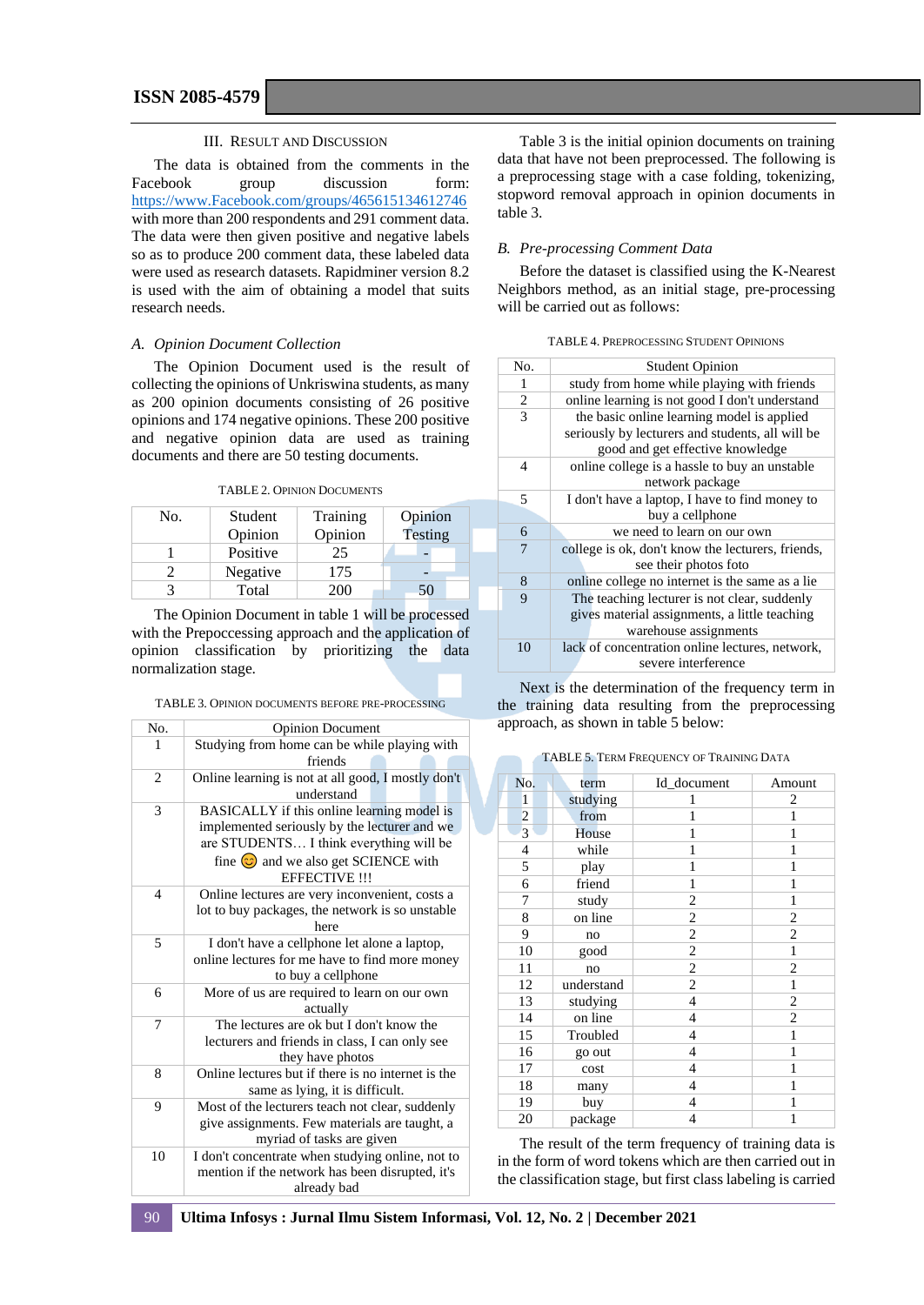## **ISSN 2085-4579**

out on each opinion with the aim that the tools used can identify class documents from student opinions.

| N <sub>0</sub>           | <b>Student Opinion</b>                                                                                                                | Class<br>Sentiment |
|--------------------------|---------------------------------------------------------------------------------------------------------------------------------------|--------------------|
| 1                        | study from home while playing<br>with friends                                                                                         | Positive           |
| 2                        | online learning is not good I don't<br>understand                                                                                     | Negative           |
| 3                        | the basic online learning model is<br>applied seriously by lecturers and<br>students, all will be good and get<br>effective knowledge | Positive           |
| $\overline{\mathcal{A}}$ | online college is a hassle to buy<br>an unstable network package                                                                      | Negative           |
| 5                        | I don't have a laptop, I have to<br>find money to buy a cellphone                                                                     | Negative           |
| 6                        | we need to learn on our own                                                                                                           | Negative           |
| 7                        | college is ok, don't know the<br>lecturers, friends, see their photos<br>foto                                                         | Negative           |
| 8                        | online college no internet is the<br>same as a lie                                                                                    | Negative           |
| 9                        | The teaching lecturer is not clear,<br>suddenly gives material<br>assignments, a little teaching<br>warehouse assignments             | Negative           |
| 10                       | lack of concentration online<br>lectures, network, severe<br>interference                                                             | Negative           |

training data which will then be tested with the K-Nearest Neighbors algorithm.

## *C. Classification Using the K-Nearest Neighbors Method*

Before the classification is carried out, first the calculation of the proximity of the distance is carried out using the existing equations, namely:

$$
d = \sqrt{\sum_{i=1}^{n} (a_i - b_i)^2}
$$
 (2)

The comparison is on sample data and test data. Sample data used for example id document  $= 1$  with test data id\_document  $= x$ . Then the application of the formula is as follows:

$$
d_{1=}\n\left|\sum_{i=1}^{p} (1)^2 + (-0.07175)^2 + (0.5)^2 + (1)^2 + (0.222222)^2 + (1)^2 + (0.222222)^2 + (1)^2 + (0.222222)^2 + (1)^2 + (0.222222)^2 + (1)^2 + (0.2222222)^2 + (1)^2 + (0.2222222)^2 + (1)^2 + (0.2222222)^2 + (1)^2 + (0.2222222)^2 + (1)^2 + (0.2222222)^2 + (1)^2 + (0.22222222)^2 + (1)^2 + (0.22222222)^2 + (1)^2 + (0.22222222)^2 + (1)^2 + (0.222222222)^2 + (1)^2 + (0.2222222222)^2 + (1)^2 + (0.22222222222) + (1)^2 + (0.22222222222) + (1)^2 + (0.22222222222) + (1)^2 + (0.22222222222) + (1)^2 + (0.22222222222) + (1)^2 + (0.222222222222) + (1)^2 + (0.222222222222) + (1)^2 + (0.22222222222) + (1)^2 + (0.22222222222) + (1)^2 + (0.22222222222) + (1)^2 + (0.22222222222) + (1)^2 + (0.222222222222) + (1)^2 + (0.22222222222) + (1)^2 + (0.222222222222) + (1)^2 + (0.222222222222) + (1)^2 + (0.222222222222) + (1)^2 + (0.222222222222) + (1)^2 + (0.22222222222) + (2)^2 + (0.222222222222) + (2)^2 + (0.2222222222222) + (2)^2 + (0.2222222222222) + (2)^2 + (0.2
$$

TABLE 7. DATA DISTANCE BETWEEN TEST DATA

| <b>Test Data</b>  | Sample Data       | <b>Distance</b> |
|-------------------|-------------------|-----------------|
| Id document = $x$ | Id document $= 1$ | 1.83494708      |
|                   | Id document $= 2$ | 1.45308990      |
|                   | Id document = $3$ | 1.17634227      |
|                   | Id document $= 4$ | 0.08900544      |
|                   | Id document $= 5$ | 1.07443387      |
|                   | Id document = $6$ | 0.45009112      |
|                   | Id document = $7$ | 1.09231099      |
|                   | Id document = $8$ | 1.52096677      |

| Id document $= 9$  | 1.69230019 |
|--------------------|------------|
| Id document $= 10$ | 0.03670674 |

The distances in the test data as shown in table 7 can be sorted into the closest as follows:

TABLE 8. RESULTS OF NEAREST DISTANCE COUNT

| Test Data         | Sample Data        | Distance   |
|-------------------|--------------------|------------|
| Id document = $x$ | Id document $= 10$ | 0.03670674 |
|                   | Id document $= 6$  | 0.45009112 |
|                   | Id document $= 4$  | 0.08900544 |
|                   | Id document $= 5$  | 1.07443387 |
|                   | Id document $= 7$  | 1.09231099 |
|                   | Id document = $3$  | 1.17634227 |
|                   | Id document $= 2$  | 1.45308990 |
|                   | Id document $= 8$  | 1.52096677 |
|                   | Id document $= 9$  | 1.69230019 |
|                   | Id document $= 1$  | 1.83494708 |

The following are the stages of data processing using RapidMiner tools from the results of preprocessing in the early stages.



Figure 2. Input Validation (Mara,2021)

Figure 2, is the process of data validation into Rapidminer tools for later classification.



Figure 3. Pre-processing stage (Mara,2021)

Figure 3, is the pre-processing stage of the data set that has been determined, step by step is applied to obtain the expected final result.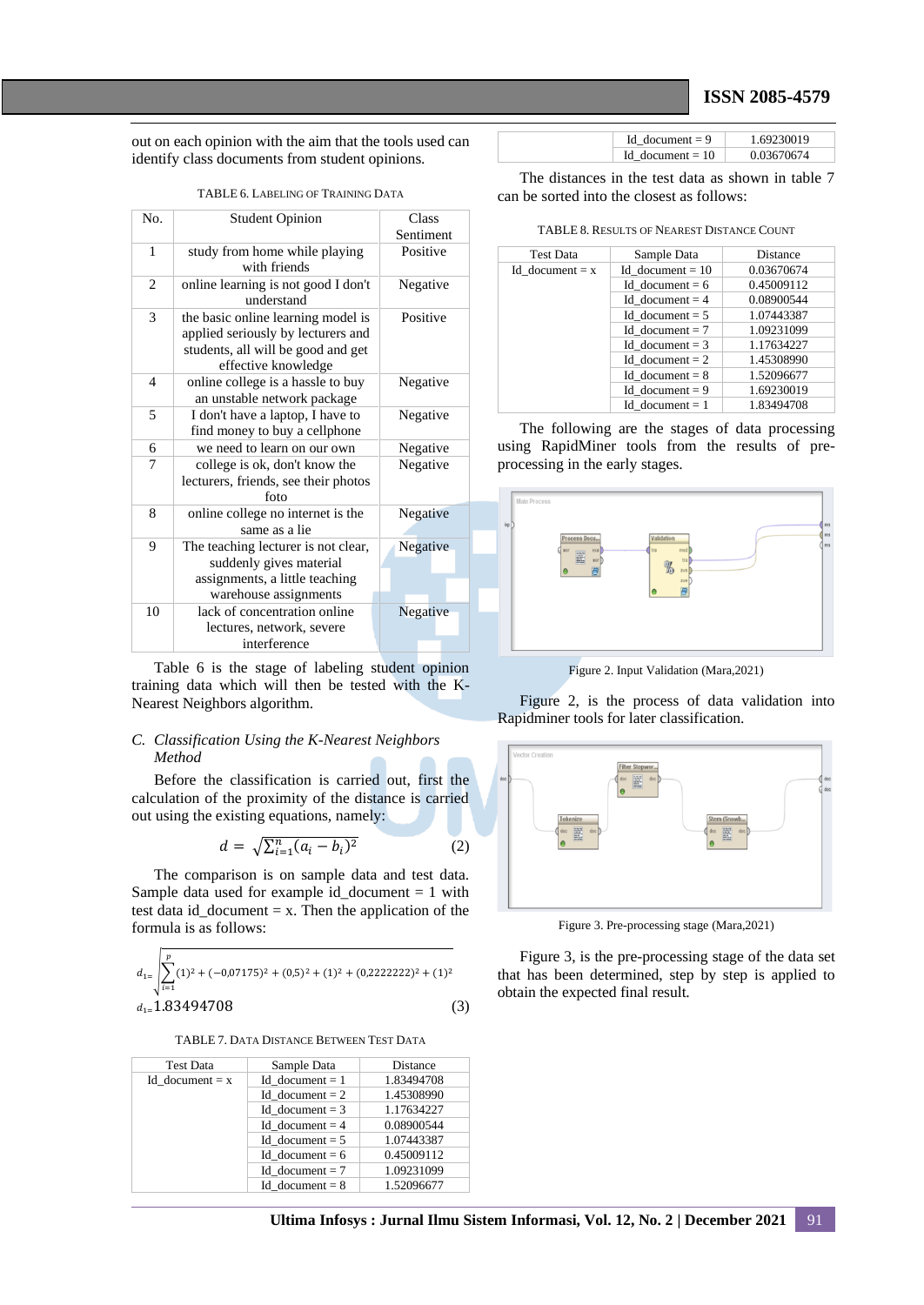

Figure 4. Application of K-Nearest Neighbors (Mara,2021)

Figure 4, is the data classification stage based on the data set that has been preprocessed.

TABLE 9. EVALUATION OF TRAINING DOCUMENTS WITH KNN

| N              | <b>CLASS</b>      | WEIGHT         | <b>PRECISIO</b> | <b>RECAL</b> |
|----------------|-------------------|----------------|-----------------|--------------|
| $\Omega$       | <b>SENTIMENT</b>  | <b>ACCURAC</b> | N               |              |
|                |                   |                |                 |              |
|                | <b>POSITIVE</b>   | 26             | 1.0             | 1.0          |
|                |                   | 13%            |                 |              |
| $\mathfrak{D}$ | <b>NEGATIVE</b>   | 174            | 1.0             | 1.0          |
|                |                   | 87%            |                 |              |
|                | <b>TOTAL/AVER</b> | GE100%         | 1.0             | 1.0          |
|                | А                 |                |                 |              |

Table 9 is the result of the K-Nearest Neighbors sentiment training process with an accuracy value of 13% for positive sentiment and very large accuracy on negative sentiment reaching 87% of the total 100% accuracy. While the precision results in the positive sentiment class are worth 1 and the negative sentiment class is worth 1, thus the precision results are very accurate. Meanwhile, the recall results are the same as the precision results, with the results of positive and negative sentiment classes being worth 1. It means that the results of the training data sentiment are correct for all sentiment classifications.

#### *D. Change in k Value*

The following is an experimental process by changing the k value to determine the accuracy, precision, recall, and AUC values:

| K. VALUE       | <b>ACCURAC</b> | <b>PRECISIO</b> | <b>RECALL</b> | AUC   |
|----------------|----------------|-----------------|---------------|-------|
|                | Υ              | N               |               |       |
| 1              | 80.05          | 77.58           | 84.00         | 0.500 |
| 2              | 83.50          | 89.88           | 74.00         | 0.833 |
| 3              | 81.50          | 78.48           | 85.00         | 0.854 |
| $\overline{4}$ | 82.00          | 84.47           | 79.00         | 0.814 |
| 5              | 82.50          | 76.77           | 85.00         | 0.857 |
| 6              | 83.50          | 88.59           | 78.00         | 0.918 |
| 7              | 84.00          | 86.54           | 83.00         | 0.911 |
| 8              | 87.00          | 92.94           | 81.00         | 0.916 |
| 9              | 85.00          | 85.05           | 84.00         | 0.926 |
| 10             | 84.50          | 87.42           | 81.00         | 0.919 |
| 11             | 86.50          | 87.16           | 86.00         | 0.912 |
| 12             | 85.50          | 88.51           | 81.00         | 0.914 |
| 13             | 86.00          | 87.70           | 84.00         | 0.912 |
| 14             | 85.00          | 89.90           | 79.00         | 0.911 |
| 15             | 83.50          | 85.08           | 81.00         | 0.912 |

TABLE 10. EXPERIMENTAL CHANGES IN THE VALUE OF K

Based on table 10, namely the change in the value of k, the highest accuracy results with a value of 87.00% and the AUC value of 0.916 is at the value of  $k=8$ .

## *E. Validation and Evaluation*

Based on table 10, Accuracy with the KNN method produces a Negative class recall value of 93.00% and Positive of 81%, Negative Precision class values of 83.04% and Positive of 92.05%. Accuracy with the KNN method in table 10 is derived into the Confusion Matrix. The results are as follows:

Accuracy = 
$$
\frac{(TN+FP)}{(TN+FN+TP+FP)}
$$
  
Accuracy = 
$$
\frac{(93+81)}{(93+7+81+19)}
$$
 (4)



Figure 5. KNN on the AUC Graph (Mara, 2021)

Based on the accuracy value, an AUC graph can be made as shown above. Figure 5 shows the AUC graph with the application of the K-Nearest Neighbors method, resulting in the Area Under Curve  $(AUC)$  = 0.916. So from the values that have been obtained, it is concluded that the accuracy classification in this study is included in the Excellent Classification which can be seen in the guide to the accuracy of the AUC value as below:

- *i.* 0.90 1.00: Excellent Classification,
- *ii.* 0.80 0.90: Good Classification,
- *iii.* 0.70 0.80: Fair Classification,
- *iv.* 0.60 0.70: Poor Classification,
- *v.* 0.50 0.60: Failure

Source: (Han et al., 2012)

## IV. CONCLUSION

Research has been carried out by applying the classification of comment data from Facebook social media by taking into account the views of Wira Wacana Sumba Christian University students on the use of online or online learning models during the Covid-19 pandemic by utilizing the K-Nearest Neighbors method. The data of 26 positive reviews and 174 negative reviews were used as a dataset and then classified with the results of an accuracy value of